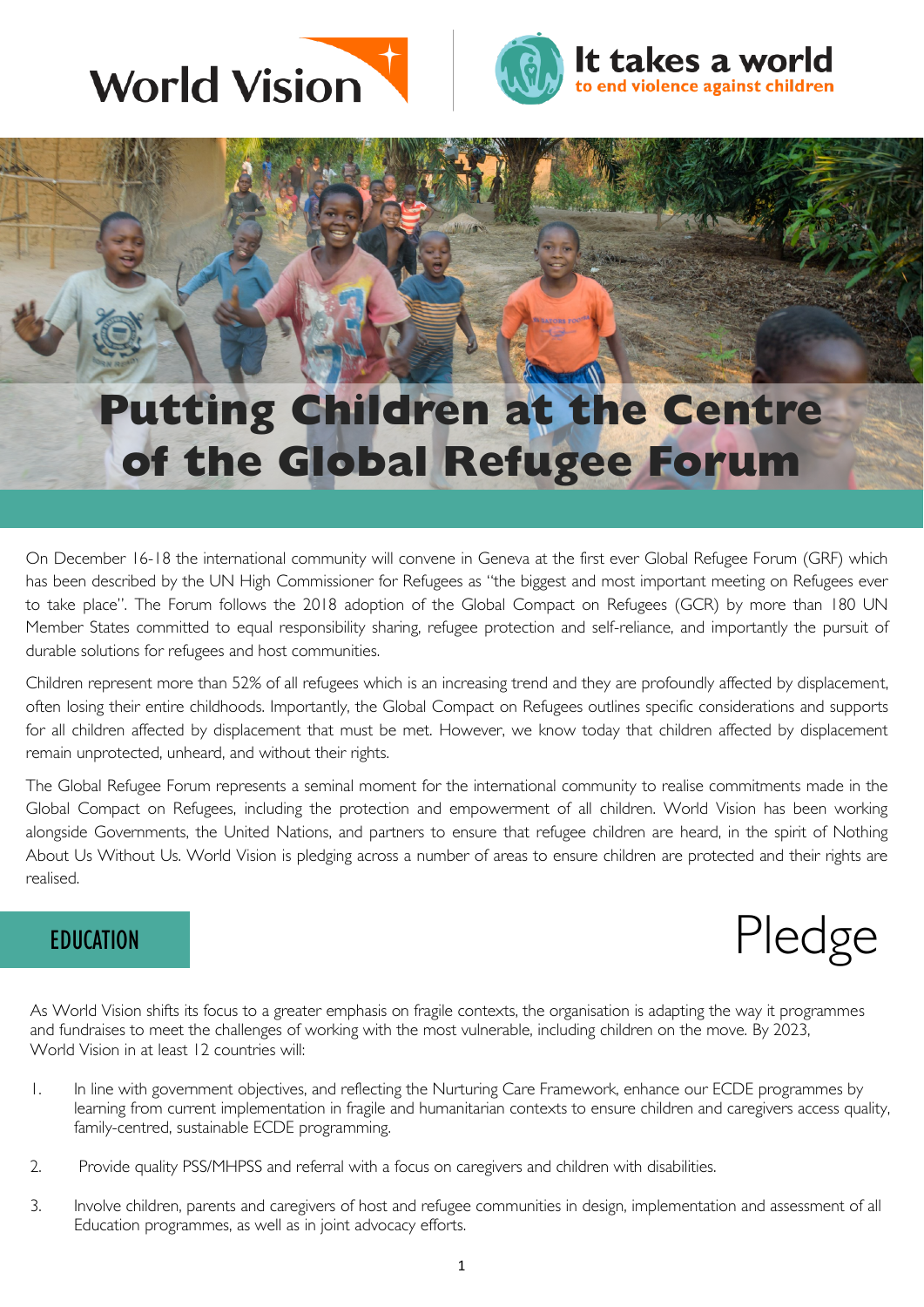

- 4. Ensure our Education programmes are fully integrated with child protection, protection, MHPSS and gender programming; and where possible, pilot cash-based approaches.
- imes (formal and non-formal) align with INEE MS, CPMS, national standards,<br>ng, focusing on sustainable refugee inclusion in quality education systems and 5. Ensure our Education in Emergency programmes (formal and non-formal) align with INEE MS, CPMS, national standards, and fully support national system strengthening, focusing on sustainable refugee inclusion in quality education systems and within nationally accredited programmes.

*All our programmes take into consideration and focus on the specific needs of girls, boys, women, men, and of people with disabilities.*

# JOBS & LIVELIHOODS | OINT pledge

*Interagency pledge with the Poverty Alleviation Coalition*

#### World Vision pledges to support 43,000 refugees on a pathway towards self-reliance in 8 countries

World Vision is a member of The Poverty Alleviation Coalition, launched in July 2019. It comprises UNHCR, The World Bank Partnership for Economic Inclusion (PEI) and 13 non-governmental organisations. The NGOs are BOMA Project, BRAC, Caritas Switzerland, Concern Worldwide, the Danish Refugee Council, HIAS, Innovations for Poverty Action (IPA), GOAL, Mercy Corps, the Norwegian Refugee Council (NRC), Trickle Up, Village Enterprise, & World Vision.

- 1. The Coalition will work towards the common vision of increasing self-reliance, economic and social inclusion of refugees and host community households by sustainably increasing income-earning opportunities. Specifically, the Coalition aims to alleviate the poverty of 500,000 households (refugees and hosts) in 35 countries within the next 5 years (2020-2025). The Coalition will use the well-proven 'Graduation Approach' through an 18-36 month programme.
- 2. World Vision's aim is to support 85,000 those refugees on a pathway towards self-reliance in 22 countries at a cost of \$113 Million over five years
- 3. World Vision's Pledge is to scale up programmes to support 43,000 of those refugees across 8 countries to the value of \$68 Million in collaboration with coalition partners in the following countries: Iraq, South Sudan, Sudan, Rwanda, Ethiopia, Uganda, Zimbabwe and Zambia.



*Interagency pledge as part of the Collaborative Cash Delivery Network* 

Harmonised tools, approaches contributing to Health, Protection, Education, Livelihoods/market-based economy, durable solutions for Venezuelan migrants, refugees (especially vulnerable children) and inclusive of vulnerable host community (sharing).

The Collaborative Cash Delivery (CCD) Network Colombia includes 8 NGO members operating across nine regions, maximising different actor strengths. It commits delivering people-centric multi-purpose cash at scale (MPCA) n a coordinated, adaptable, harmonised, efficient way for improved impact, addressing critical needs of refugees, vulnerable migrants, host-communities.

- 1. Efficient, safe data sharing: CCD commits to use single-data management system, avoiding duplication of beneficiaries, ensuring referrals. CCD commits to data protection and members will sign a common Data Sharing Agreement.
- 2. Harmonised tools, approaches: With flexibility, speed in refugee response, CCD members will harmonise tools, processes, adopting same selection criteria for consistent, harmonised programming across Colombia. CCD members commit to learning through independent evaluations of CCD work, and VfM studies, monitor CCD data to improve selection criteria.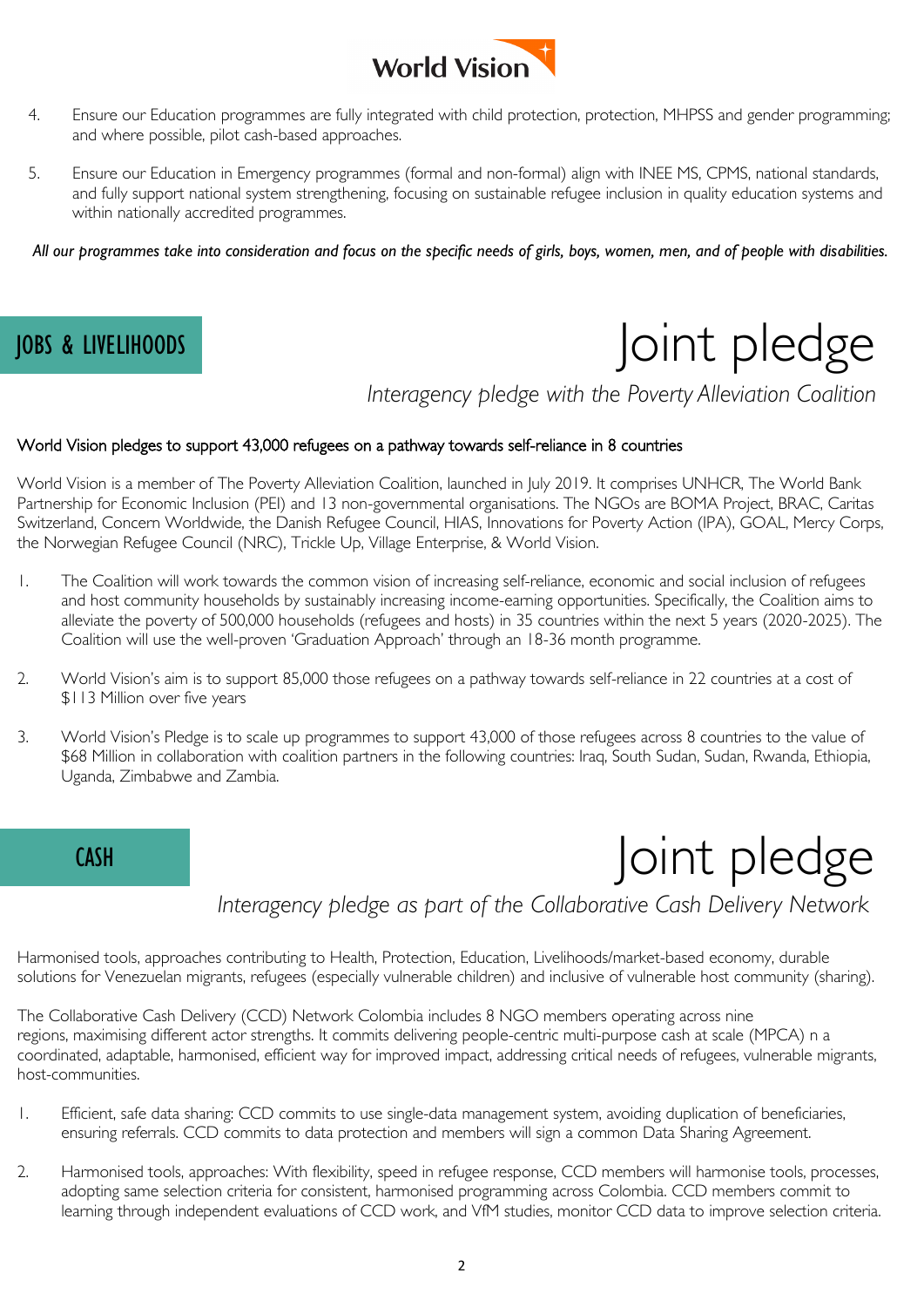

rtugee response, strengtnening reterral pathways (e.g. to Government-led<br>usion, exploitation- ensuring MPCA creates a cash eco-system with<br>oods 3. Longer term solutions, integrated programming: CCD Colombia strives to deliver an integrated service package, complementing MPCA, with access to health, education, protection for vulnerable children, and livelihoods for their families, facilitating durable solutions, socio-economic integration based on do-no-harm-principle. CCD aims at reaching populations "at last mile", covering gaps in refugee response, strengthening referral pathways (e.g. to Government-led social protection) reducing vulnerability, exclusion, exploitation- ensuring MPCA creates a cash eco-system with market-based approaches for jobs and livelihoods.



### Protection Capacity

We commit to working together as inter-faith and non-faith actors in an effort to meet the needs and rights of Children on the Move (CoM) contributing to Protection Capacity:

- 1. Enhance capacity of local faith actors to apply child protection and safeguarding by:
	- Systemised Training for Local Faith Actors on child rights.
	- Supporting faith actors to respond to children on the move (or in situations of displacement/high vulnerability) and support their needs.
	- Sharing of context-appropriate methodologies with faith leaders to increase the protective environment for children.
- 2. Enhance training for faith actors working with children on the move by:
	- Training faith actors on Do No Harm concepts, acceptance of difference, building resilience and humanitarian, diversity and gender, and child protection approaches.
	- Working with 1 or 2 country programmes to pilot effective approaches in delivering faith-sensitive psychosocial support to children on the move.
- 3. Contribute to the continuum of protection by providing support for resettlement and complementary pathways with a specific focus on at-risk groups including unaccompanied minors by:
	- Leading advocacy initiatives and providing resources related to refugees' movement and rights.
	- Working with governments, local authorities and faith leaders to protect and support to refugees.
	- In Burundi working with national and local government, international agencies and local faith communities to prepare for resettlement of refugees from Tanzania.

#### Burden and Responsibility

We commit to working together as inter-faith and non-faith actors in an effort to meet the needs and rights of children on the move, contributing to Burden and Responsibility Sharing.

- 1. Generate and disseminate evidence about the activities and contributions of local faith actors on refugee and host community needs and rights and on engaging local faith actors in the implementation of the Global Compact on Refugees.
- 2. Where possible, support, safe opportunities for interaction between children and young people from refugee and host communities to combat xenophobia & support solidarity.